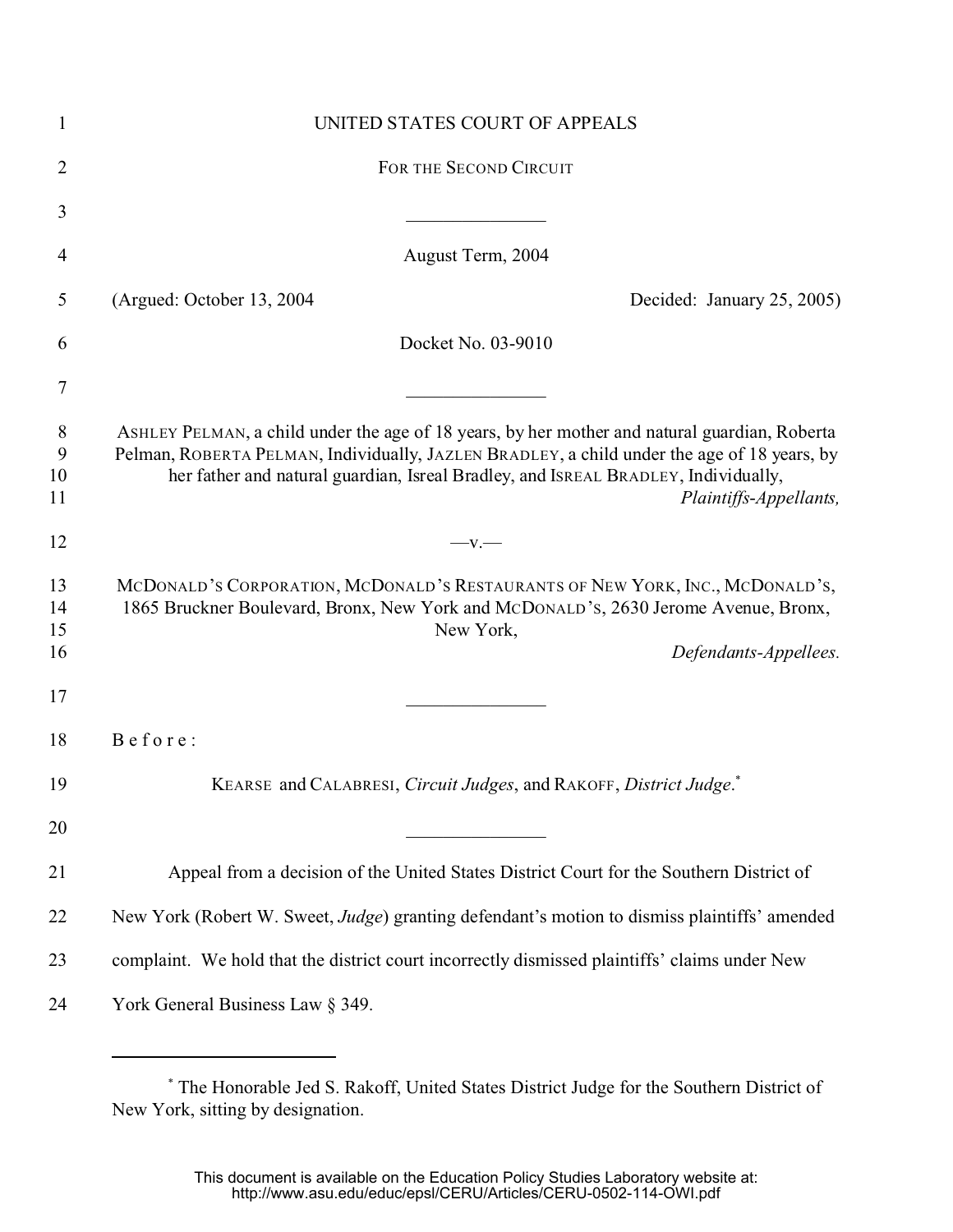| $\mathbf{1}$                                 | VACATED and REMANDED in part.                                                                                                                                                                                                                                              |
|----------------------------------------------|----------------------------------------------------------------------------------------------------------------------------------------------------------------------------------------------------------------------------------------------------------------------------|
| $\overline{2}$                               |                                                                                                                                                                                                                                                                            |
| 3<br>4                                       | SAMUEL HIRSCH, Samuel Hirsch & Associates, P.C., New York, New York,<br>for Plaintiffs-Appellants.                                                                                                                                                                         |
| 5<br>6<br>$\overline{7}$<br>$8\,$<br>9<br>10 | BRADLEY E. LERMAN, Winston & Strawn LLP, New York, New York<br>(Thomas J. Quigley, Bruce R. Braun, Scott P. Glauberman, on the brief),<br>Anne G. Kimball and Sarah L. Olson, Wildman, Harrold, Allen & Dixon,<br>Chicago, Illinois, of counsel, for Defendants-Appellees. |
| 11                                           | RAKOFF, District Judge:                                                                                                                                                                                                                                                    |
| 12                                           | In this diversity action, plaintiffs Ashley Pelman and Jazlen Bradley, by their respective                                                                                                                                                                                 |
| 13                                           | parents, Roberta Pelman and Isreal Bradley, appeal from the dismissal, pursuant to Rule 12(b)(6),                                                                                                                                                                          |
| 14                                           | Fed. R. Civ. P., of Counts I-III of their amended complaint. See Pelman v. McDonald's Corp.,                                                                                                                                                                               |
| 15                                           | No. 02 Civ. 7821, 2003 U.S. Dist. LEXIS 15202, 2003 WL 22052778 (S.D.N.Y. Sept. 3, 2003)                                                                                                                                                                                   |
| 16                                           | ("Pelman II"). <sup>1</sup> Each of the these counts purports to allege, on behalf of a putative class of                                                                                                                                                                  |
| 17                                           | consumers, that defendant McDonald's Corporation <sup>2</sup> violated both § 349 and § 350 of the New                                                                                                                                                                     |
| 18                                           | York General Business Law, commonly known as the New York Consumer Protection Act,                                                                                                                                                                                         |

<sup>&</sup>lt;sup>1</sup> The district court (Robert W. Sweet, *Judge*) had previously dismissed the original complaint without prejudice to re-plead. *See Pelman v. McDonald's Corp.,* 237 F. Supp. 2d 512, 543 (S.D.N.Y. 2003) (*"Pelman I"*). Plaintiffs then filed a four-count amended complaint, but thereafter voluntarily dismissed Count IV. *See Pelman II,* 2003 U.S. Dist. LEXIS 15202, at \*5. In addition, in *Pelman II*, the district court dismissed as time-barred the individual claims of the parent co-plaintiffs, *see id.*, at \*18, and plaintiffs have not challenged this determination on appeal.

 $2$  Although the official caption continues to reference the original defendants -- namely, McDonald's Corporation, McDonald's Restaurants of New York, Inc., McDonald's, 1865 Bruckner Boulevard, Bronx, New York, and McDonald's, 2630 Jerome Avenue, Bronx, New York -- the amended complaint, the notice of appeal, and Appellants' brief name McDonald's Corporation as the sole defendant.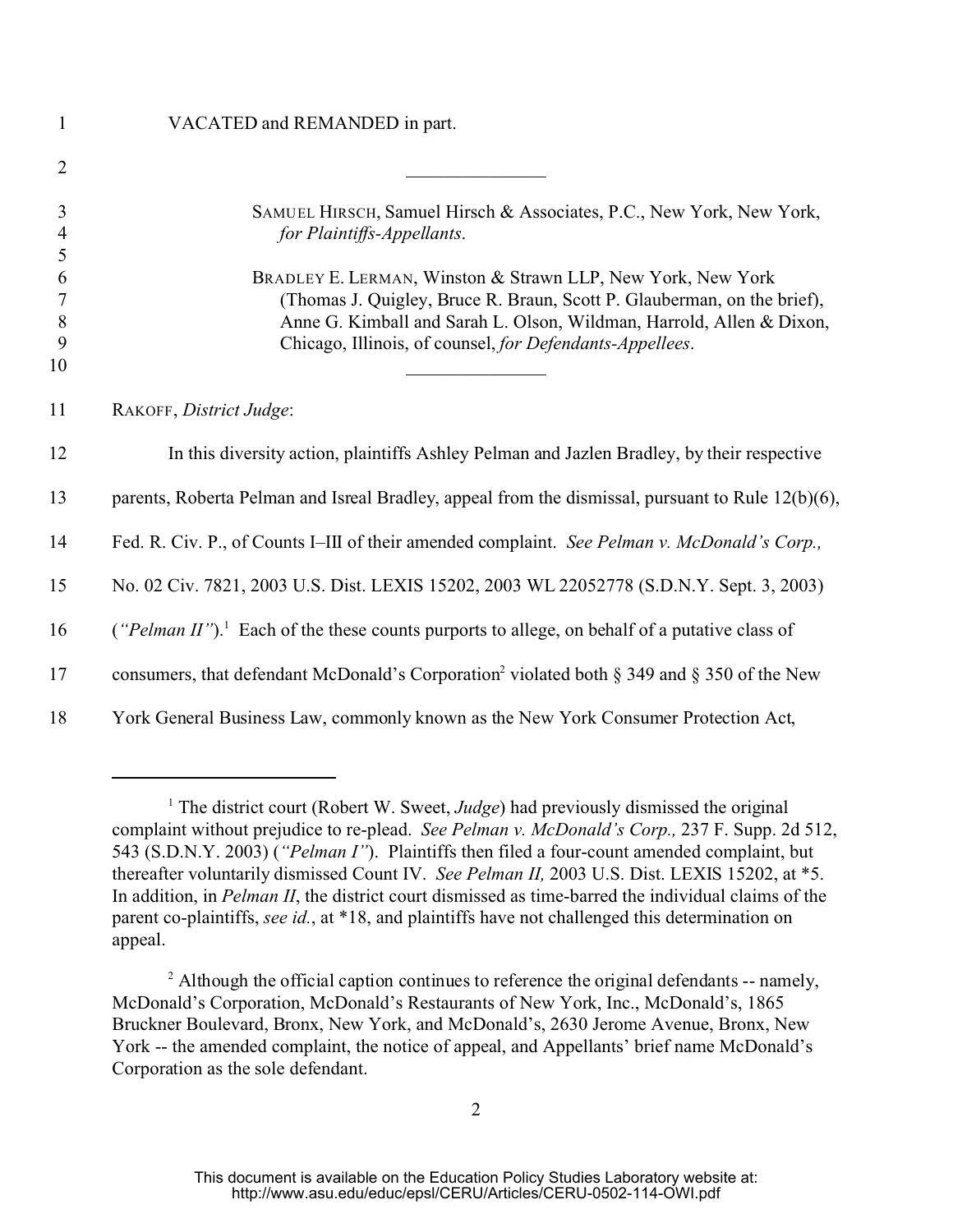during the years 1987 through 2002.

 Specifically, Count I alleges that the combined effect of McDonald's various promotional representations during this period was to create the false impression that its food products were nutritionally beneficial and part of a healthy lifestyle if consumed daily. Count II alleges that McDonald's failed adequately to disclose that its use of certain additives and the manner of its food processing rendered certain of its foods substantially less healthy than represented. Count III alleges that McDonald's deceptively represented that it would provide nutritional information 8 to its New York customers<sup>3</sup> when in reality such information was not readily available at a significant number of McDonald's outlets in New York visited by the plaintiffs and others. The amended complaint further alleges that as a result of these deceptive practices, plaintiffs, who ate at McDonald's three to five times a week throughout the years in question, were "led to believe[] that [McDonald's] foods were heathy and wholesome, not as detrimental to their health as medical and scientific studies have shown, . . . [and] of a beneficial nutritional value," and that they "would not have purchased and/or consumed the Defendant's aforementioned products, in their entire[t]y, or on such frequency but for the aforementioned alleged representations and campaigns." Finally, the amended complaint alleges that, as a result, plaintiffs have developed "obesity, diabetes, coronary heart disease, high blood pressure, elevated cholesterol intake,

<sup>&</sup>lt;sup>3</sup> According to the amended complaint, McDonald's had entered into an agreement in 1987 with the New York State Attorney General to

provide [nutritional] information in easily understood pamphlets or brochures which will be free to all customers so they could take them with them for further study [and] to place signs, including in-store advertising to inform customers who walk in, and drive through information and notice would be placed where drive-through customers could see them.

This document is available on the Education Policy Studies Laboratory website at: http://www.asu.edu/educ/epsl/CERU/Articles/CERU-0502-114-OWI.pdf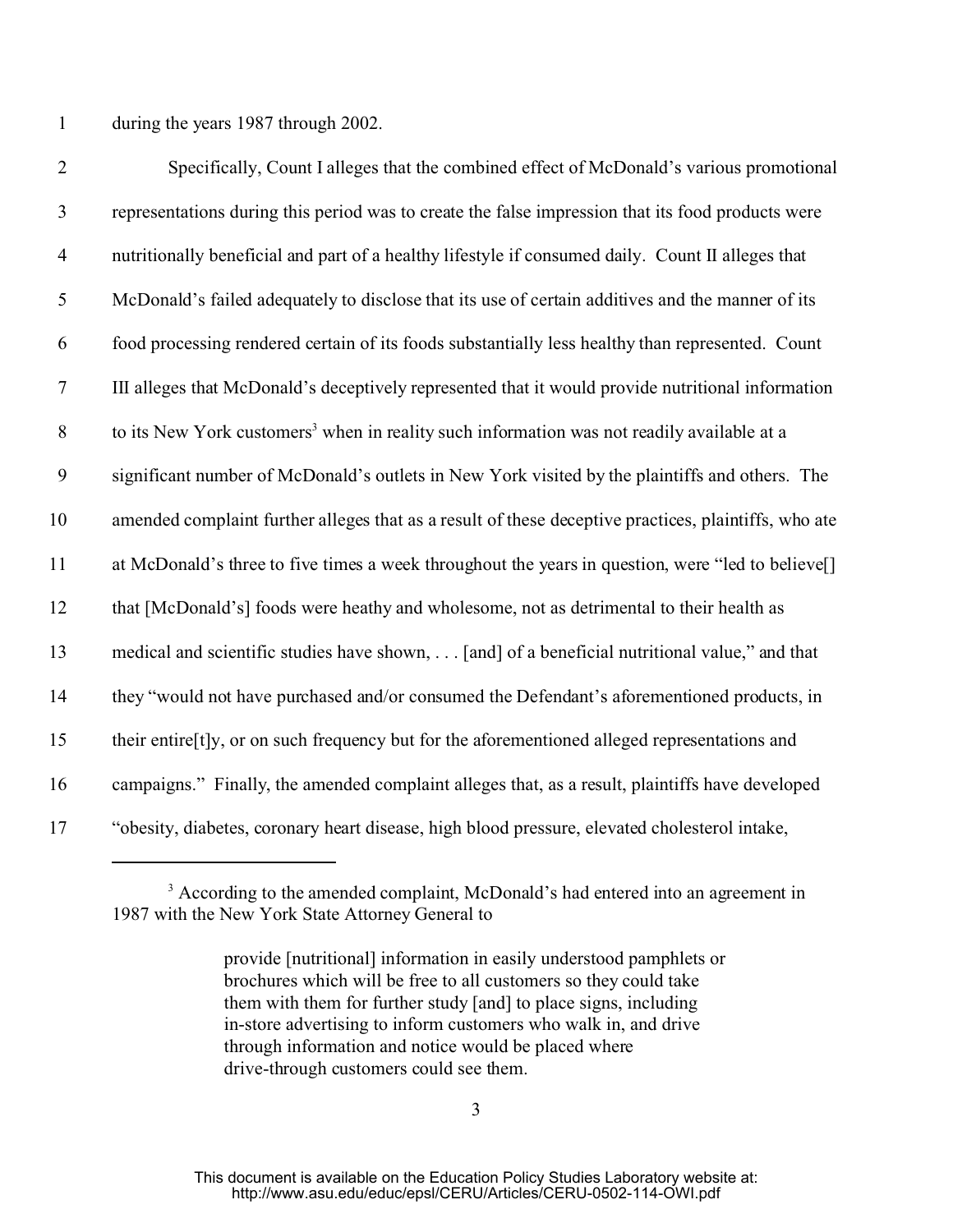related cancers, and/or other detrimental and adverse health effects . . . ."

| $\overline{2}$   | What is missing from the amended complaint, however, is any express allegation that any                |
|------------------|--------------------------------------------------------------------------------------------------------|
| $\mathfrak{Z}$   | plaintiff specifically relied to his/her detriment on any particular representation made in any        |
| $\overline{4}$   | particular McDonald's advertisement or promotional material. The district court concluded that,        |
| $\mathfrak s$    | with one exception, the absence of such a particularized allegation of reliance warranted              |
| 6                | dismissal of the claims under § 350 of the New York General Business Law, which prohibits              |
| $\boldsymbol{7}$ | false advertising. <i>Pelman II</i> , 2003 U.S. Dist. LEXIS 15202, at *25-*26. As to the exception --  |
| $8\phantom{1}$   | involving McDonald's representations that its French fries and hash browns are made with 100%          |
| $\boldsymbol{9}$ | vegetable oil and/or are cholesterol-free -- the district court found that, while the amended          |
| 10               | complaint might be read to allege implicit reliance by plaintiffs on such representations, see id.,    |
| 11               | at *30, the representations themselves were objectively nonmisleading, see id., at *35.                |
| 12               | Although plaintiffs' notice of appeal states that they challenge the judgment "dismissing"             |
| 13               | the Plaintiffs' Amended Complaint," their brief on appeal contains no argument as to why the           |
| 14               | district court's dismissal of the claims asserted under $\S 350$ was incorrect. Accordingly, we        |
| 15               | regard any challenge to the dismissal of the § 350 claims as abandoned. See generally Otero v.         |
| 16               | Bridgeport Hous. Auth., 297 F.3d 142, 144 (2d Cir. 2002); Day v. Morgenthau, 909 F.2d 75, 76           |
| 17               | $(2d$ Cir. 1990); Fed. R. App. P. $28(a)(9)$ .                                                         |
| 18               | Plaintiffs' appellate brief does, however, challenge the district court's dismissal of the             |
| 19               | claims under § 349 of the New York General Business Law, which makes unlawful "[d]eceptive             |
| 20               | acts or practices in the conduct of any business, trade or commerce or in the furnishing of any        |
| 21               | service in this state." Unlike a private action brought under $\S$ 350, a private action brought under |
| 22               | § 349 does not require proof of actual reliance. See Stutman v. Chem. Bank, 95 N.Y.2d 24, 29           |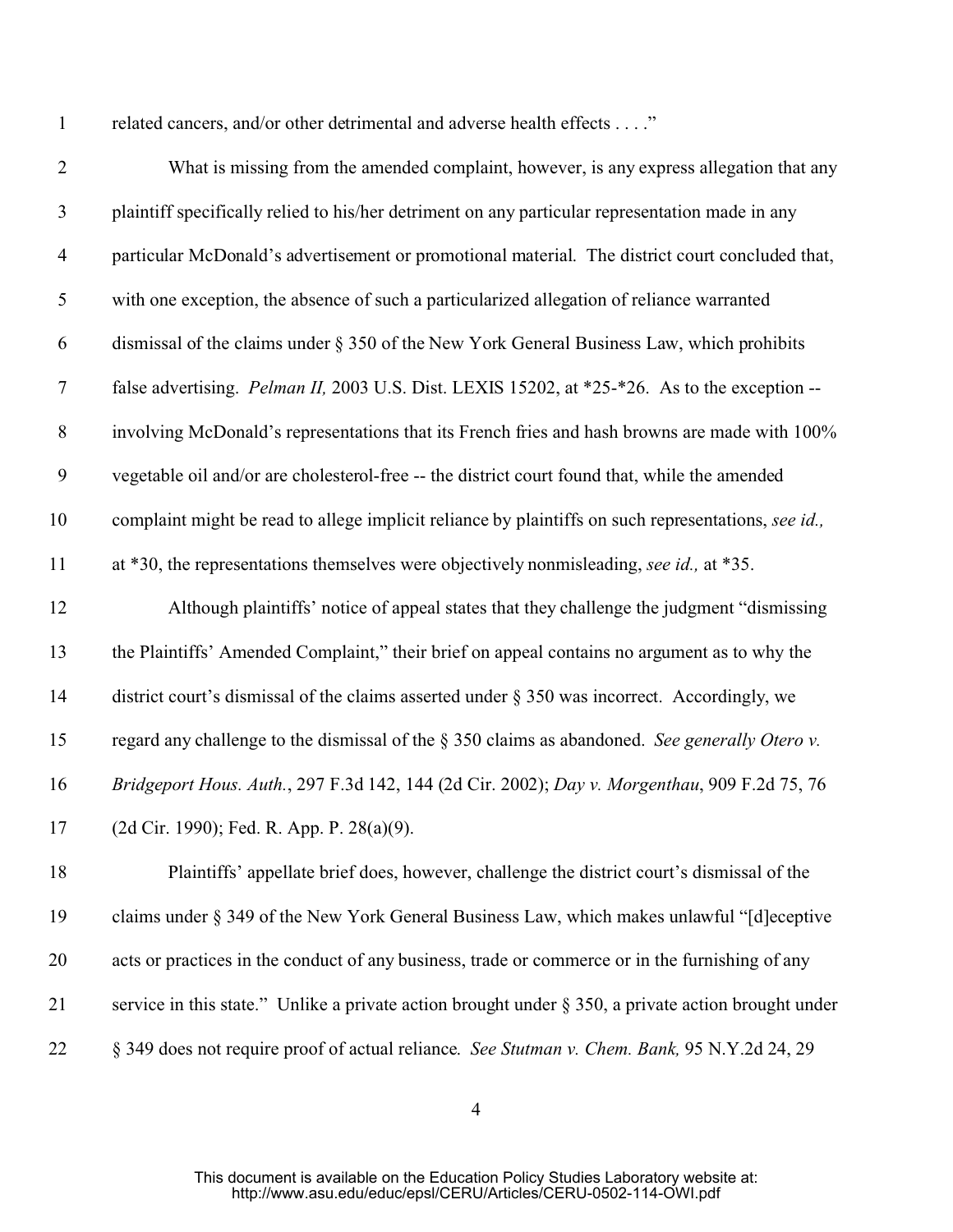| $\mathbf{1}$     | $(2000)^4$ Additionally, because § 349 extends well beyond common-law fraud to cover a broad            |
|------------------|---------------------------------------------------------------------------------------------------------|
| $\overline{2}$   | range of deceptive practices, see Gaidon, 94 N.Y.2d at 343, and because a private action under §        |
| $\mathfrak{Z}$   | 349 does not require proof of the same essential elements (such as reliance) as common-law              |
| $\overline{4}$   | fraud, an action under § 349 is not subject to the pleading-with-particularity requirements of Rule     |
| 5                | 9(b), Fed. R. Civ. P., but need only meet the bare-bones notice-pleading requirements of Rule           |
| 6                | 8(a), Fed. R. Civ. P., see generally Swierkiewicz v. Sorema N.A., 534 U.S. 506, 513 (2002);             |
| $\boldsymbol{7}$ | Leatherman v. Tarrant County Narcotics Intelligence and Coordination Unit, 507 U.S. 163, 168            |
| $8\,$            | (1993).                                                                                                 |
| 9                | Although the district court recognized that $\S 349$ does not require proof of reliance, the            |
| 10               | district court nonetheless dismissed the claims under $\S$ 349 because it concluded that "[p] laintiffs |
| 11               | have failed, however, to draw an adequate causal connection between their consumption of                |
| 12               | McDonald's food and their alleged injuries." <i>Pelman II</i> , 2003 U.S. Dist. LEXIS 15202, at *30.    |
| 13               | Thus, the district court found it fatal that the complaint did not answer such questions as:            |
| 14               | What else did the plaintiffs eat? How much did they exercise? Is                                        |
| 15               | there a family history of the diseases which are alleged to have                                        |
| 16               | been caused by McDonald's products? Without this additional                                             |
| 17               | information, McDonald's does not have sufficient information to                                         |

 $(2000)^4$ 

<sup>&</sup>lt;sup>4</sup> Originally this was because the statute, which applies to a broad range of deceptive practices regardless of the perpetrator's intent, was only enforceable by the Attorney General. *See Blue Cross and Blue Shield of N.J., Inc. v. Philip Morris, Inc.*, 3 N.Y.3d 200, 205 (2004); *Gaidon v. Guardian Life Ins. Co. of Am.*, 94 N.Y.2d 330, 343 (1999); N.Y. Gen. Bus. Law §§ 349(a)-(b). In 1980, however, § 349 was amended to provide a private right of action for "any person who has been injured by reason of any violation of this section." *See* N.Y. Gen. Bus. Law § 349(h). While the "by reason of" language might have been read to require reliance, as was the case with respect to the comparable language of § 350-e(3) permitting a private right of action under § 350, the New York courts, in keeping with the prophylactic purposes of § 349, instead required that a plaintiff seeking to recover under § 349 show only that the practice complained of was objectively misleading or deceptive and that he had suffered injury "as a result" of the practice. *See Stutman,* 95 N.Y.2d at 29.